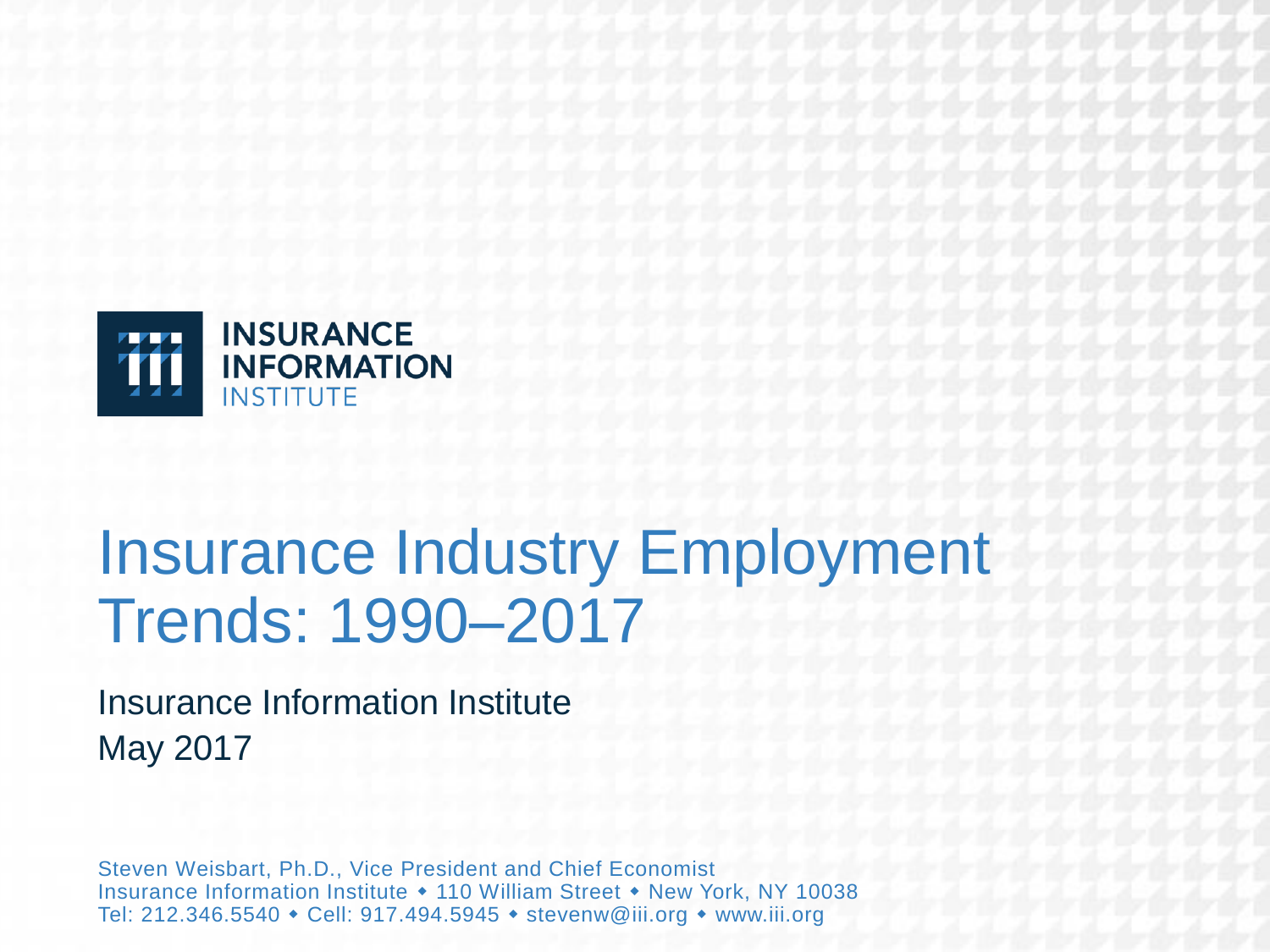### Overview of Insurance Sector Employment Changes\*

| <b>Insurance Subsector</b>        | <b>February</b><br>2017<br><b>Employment</b> | <b>March</b><br>2017<br><b>Employment</b> | <b>Change</b> |
|-----------------------------------|----------------------------------------------|-------------------------------------------|---------------|
| <b>Carriers</b>                   |                                              |                                           |               |
| <b>P-C Direct</b>                 | 561,200                                      | 563,600                                   | $+2,400$      |
| <b>Life Direct</b>                | 351,400                                      | 351,900                                   | $+500$        |
| <b>Health/Medical Direct</b>      | 471,800                                      | 471,000                                   | $-800$        |
| <b>Title &amp; Other Direct</b>   | 93,300                                       | 94,100                                    | $+800$        |
| <b>Reinsurers</b>                 | 24,800                                       | 24,700                                    | $-100$        |
| <b>Others</b>                     |                                              |                                           |               |
| Agents/Brokers                    | 781,700                                      | 779,400                                   | $-2,400$      |
| <b>Third-Party Administration</b> | 186,600                                      | 186,600                                   | $+0$          |
| <b>Claims Adjusters</b>           | 58,500                                       | 58,200                                    | $-300$        |

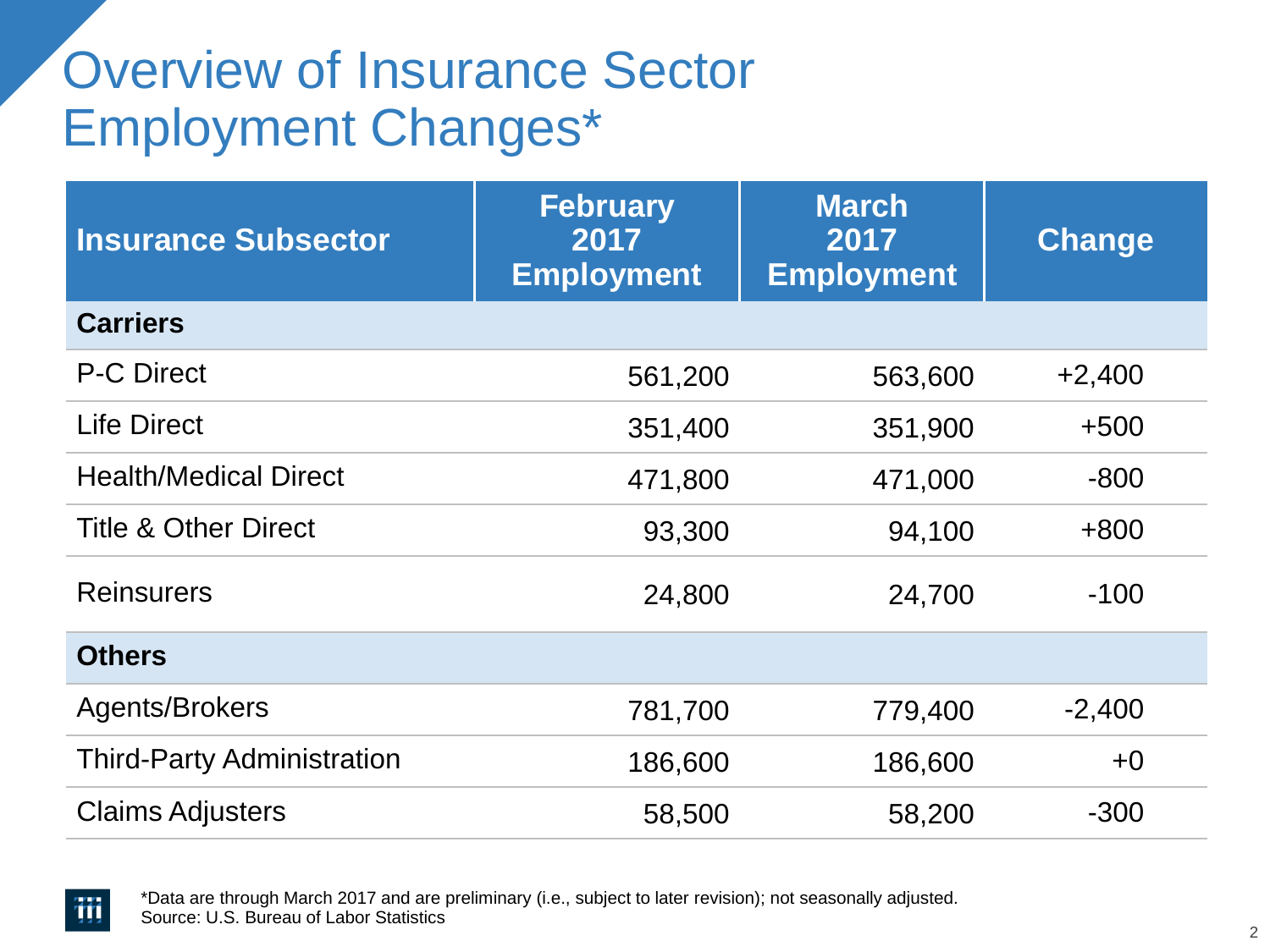# Baselines: U.S. Employment Trends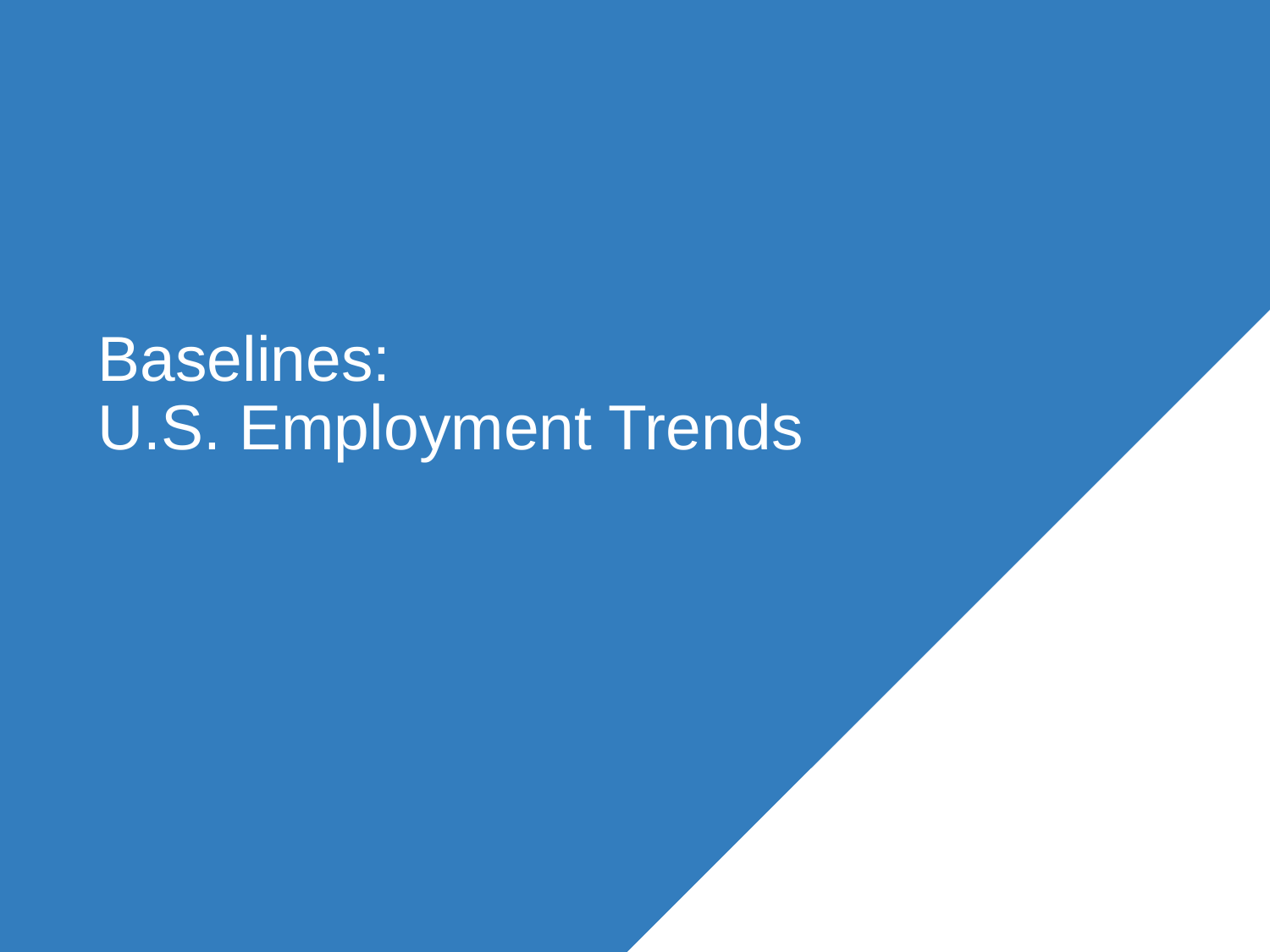### U.S. Nonfarm Employment, Monthly, 1990–2017\*



\*As of April 2017; not seasonally adjusted.

涌

Note: Recessions indicated by gray shaded columns.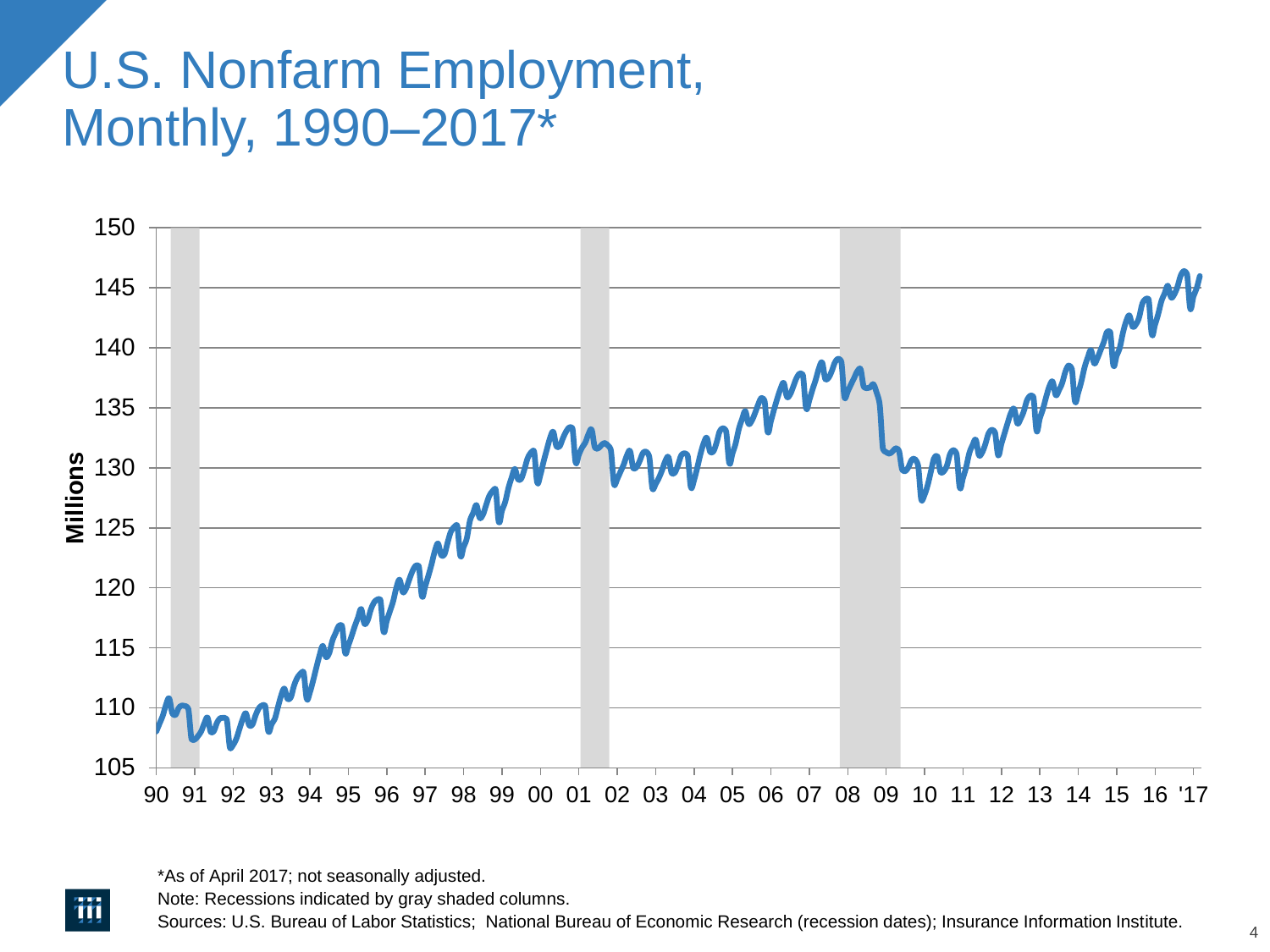### U.S. Employment in Service Industries, Monthly, 1990–2017\*



As of April 2017; not seasonally adjusted.

涌

Note: Recessions indicated by gray shaded columns.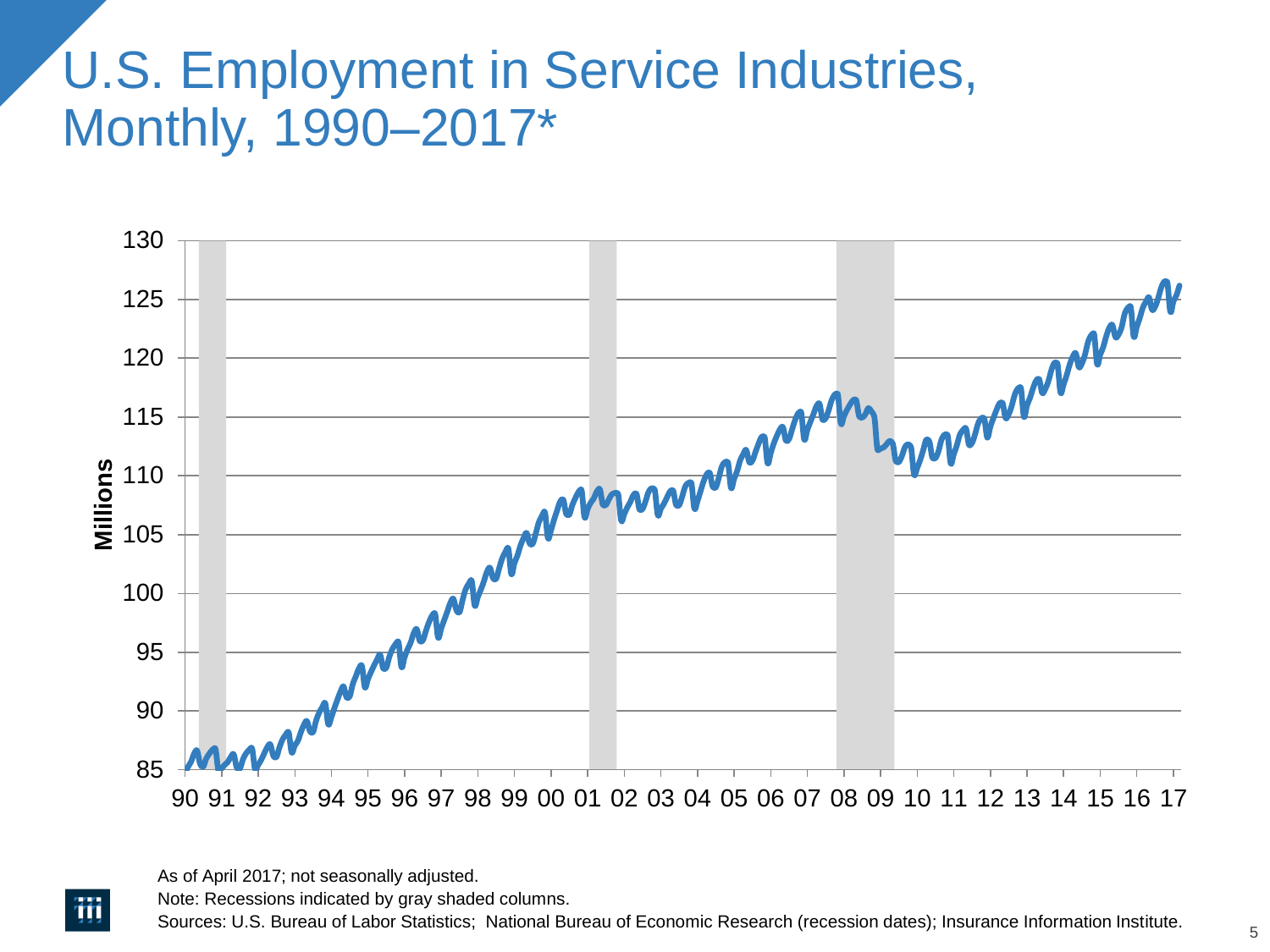## Insurance Industry Employment Trends

From 1998–2013, Total Industry Employment Has Stayed in a Narrow Band of 2.3–2.4 Million; in 2014 it Rose Above that Band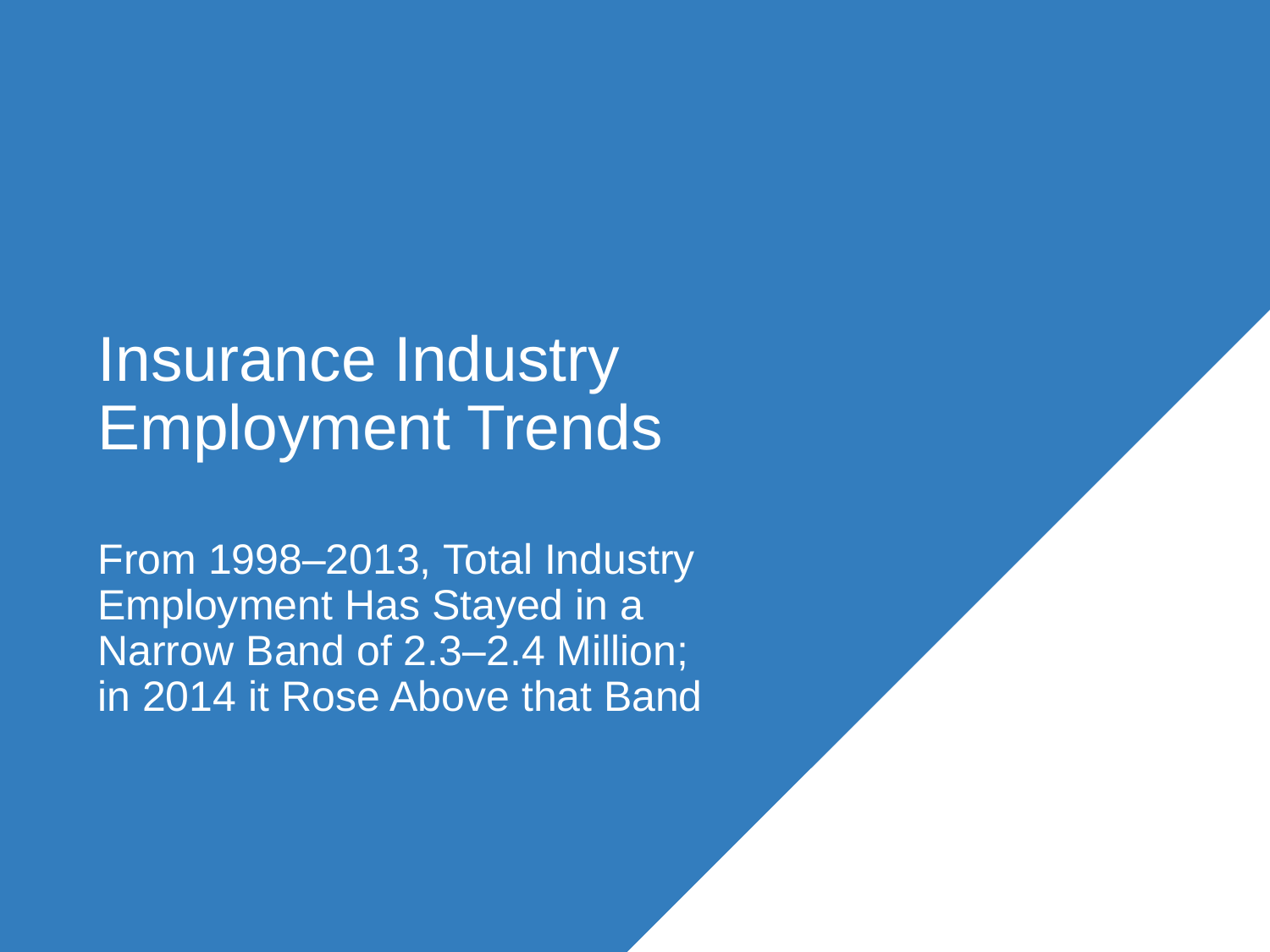#### U.S. Employment in the Direct P/C Insurance Industry: 1990–2017\*



\*As of March 2017; not seasonally adjusted; Does not include agents & brokers.

Note: Recessions indicated by gray shaded columns.

ŦŦ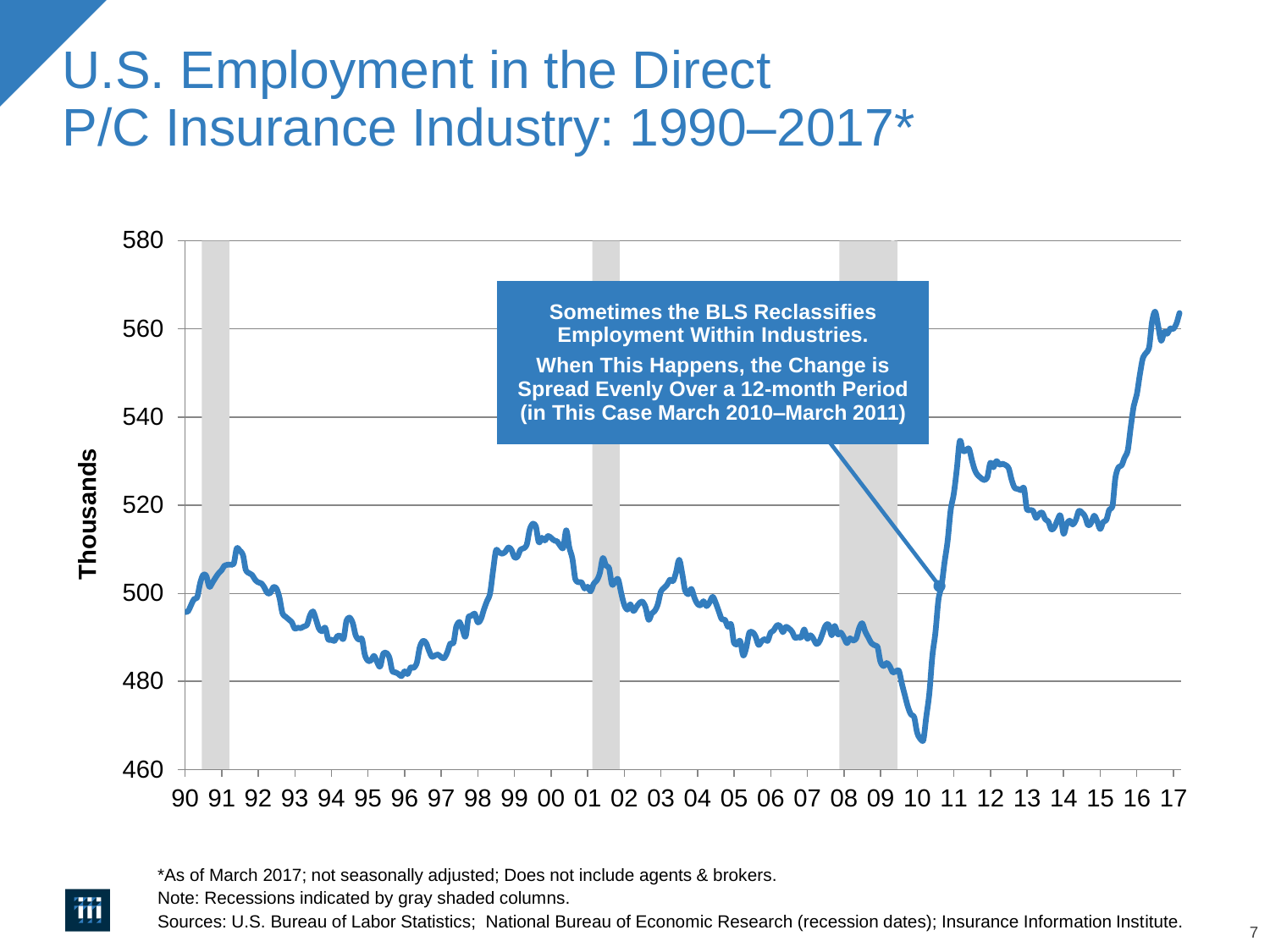#### U.S. Employment in the Direct Life Insurance Industry: 1990–2017\*



\*As of March 2017; not seasonally adjusted; Does not include agents & brokers.

Note: Recessions indicated by gray shaded columns.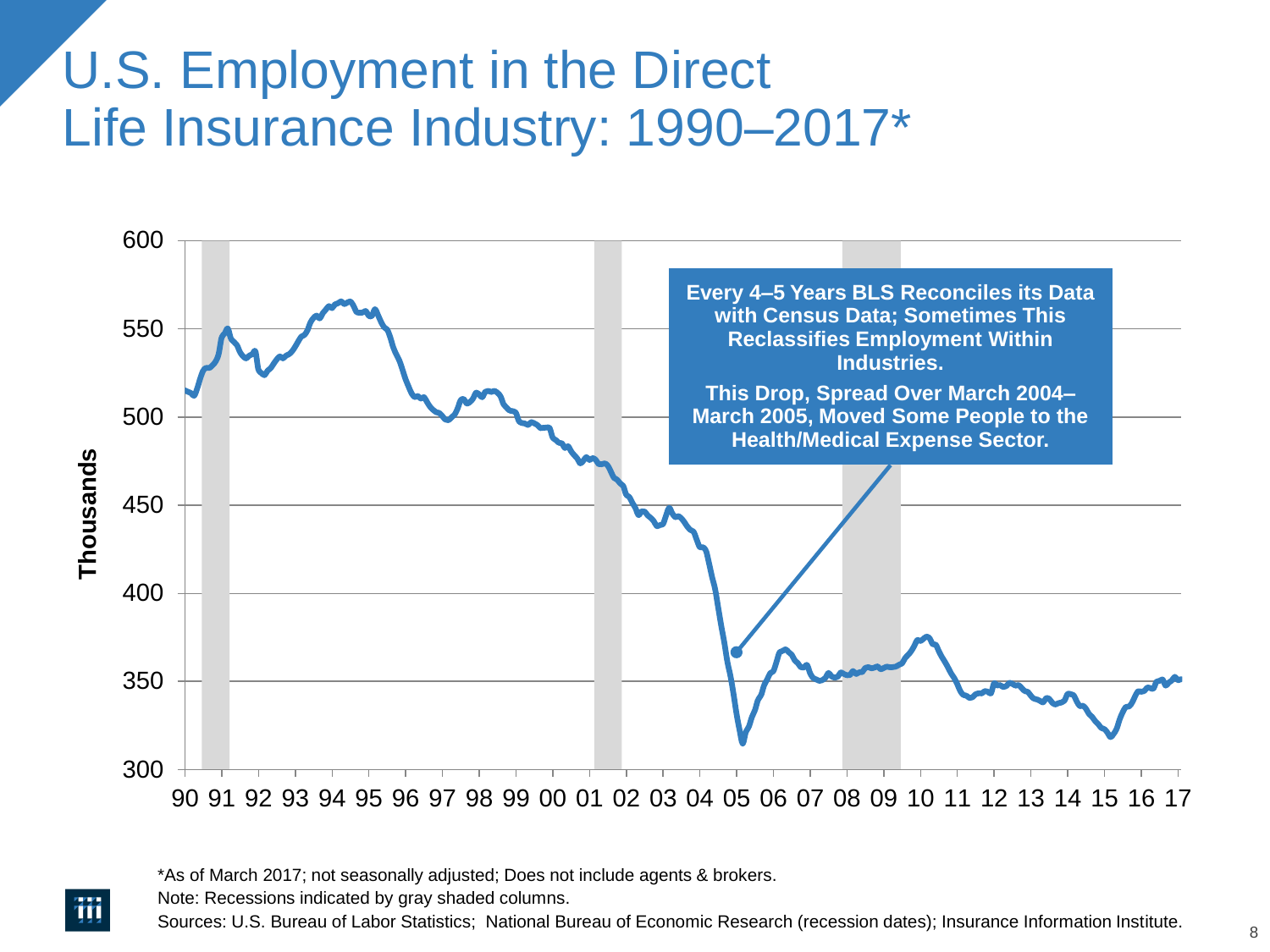#### U.S. Employment in the Direct Health-Medical Insurance Industry: 1990–2017\*



\*As of March 2017; not seasonally adjusted; Does not include agents & brokers.

Note: Recessions indicated by gray shaded columns.

涌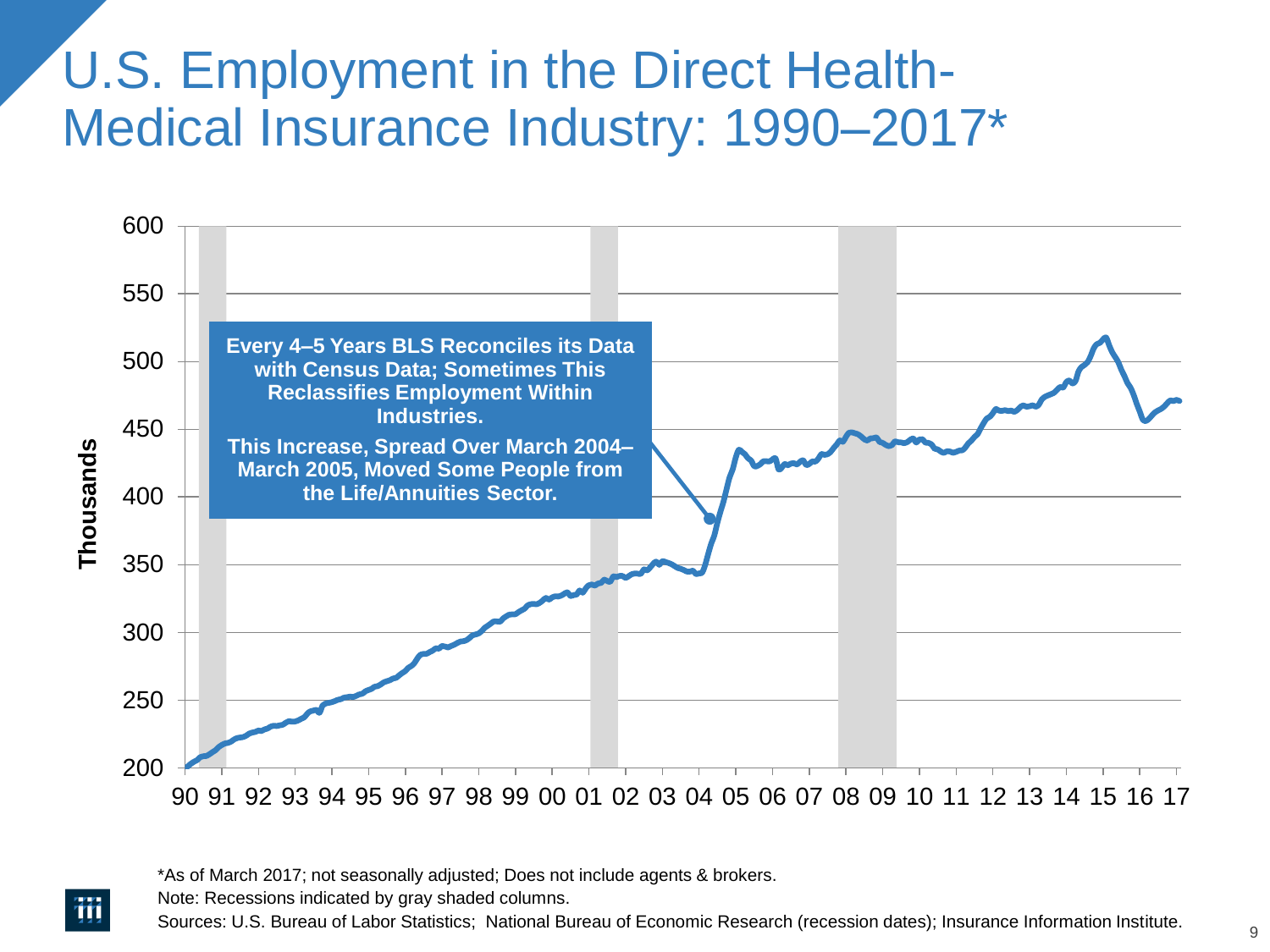#### U.S. Employment in the Reinsurance Industry: 1990–2017\*



\*As of March 2017; not seasonally adjusted; Does not include agents & brokers.

Note: Recessions indicated by gray shaded columns.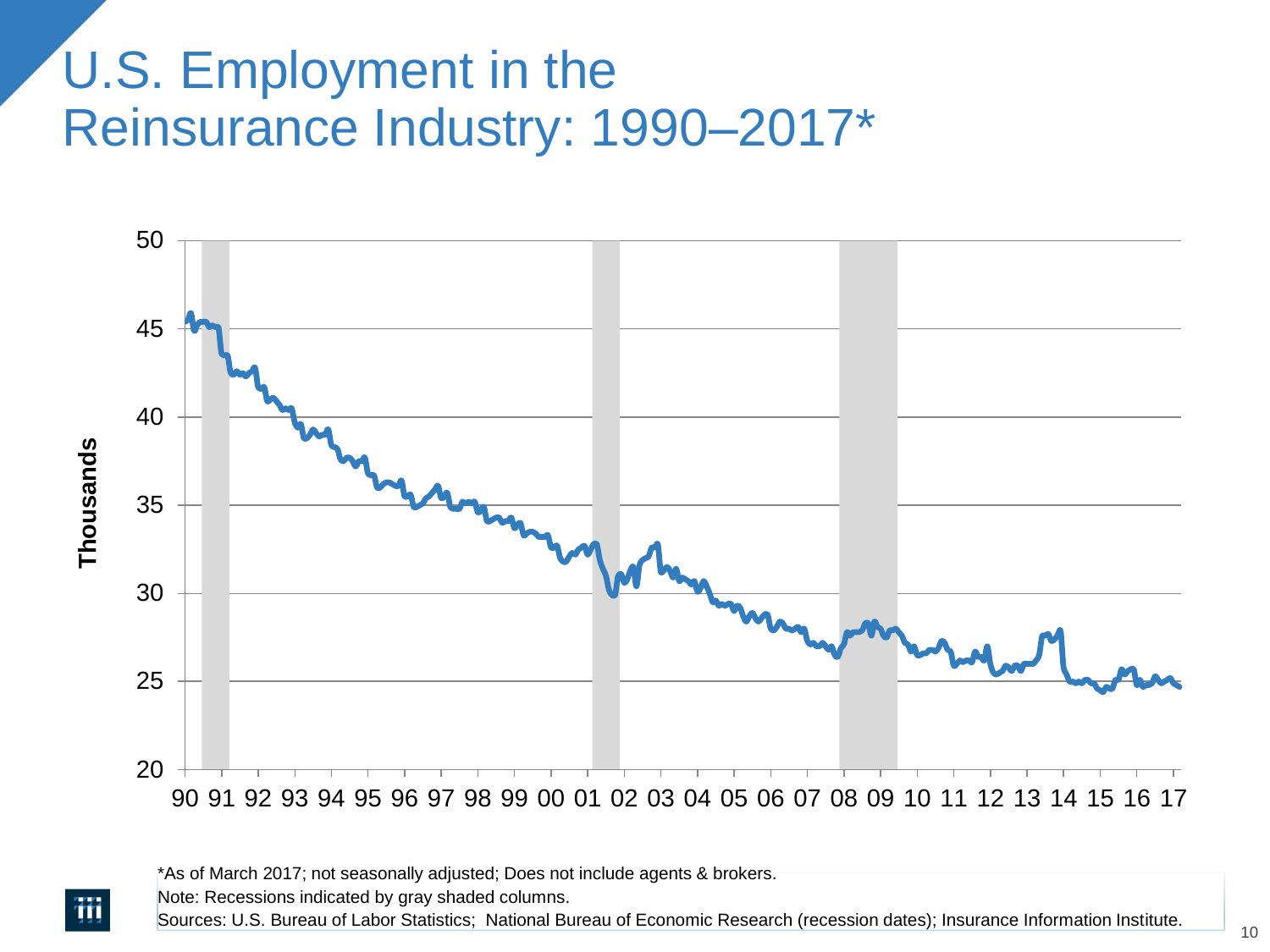#### U.S. Employment in Insurance Agencies & Brokerages: 1990–2017\*



\*As of March 2017; not seasonally adjusted. Includes all types of insurance.

Note: Recessions indicated by gray shaded columns.

ŦŦ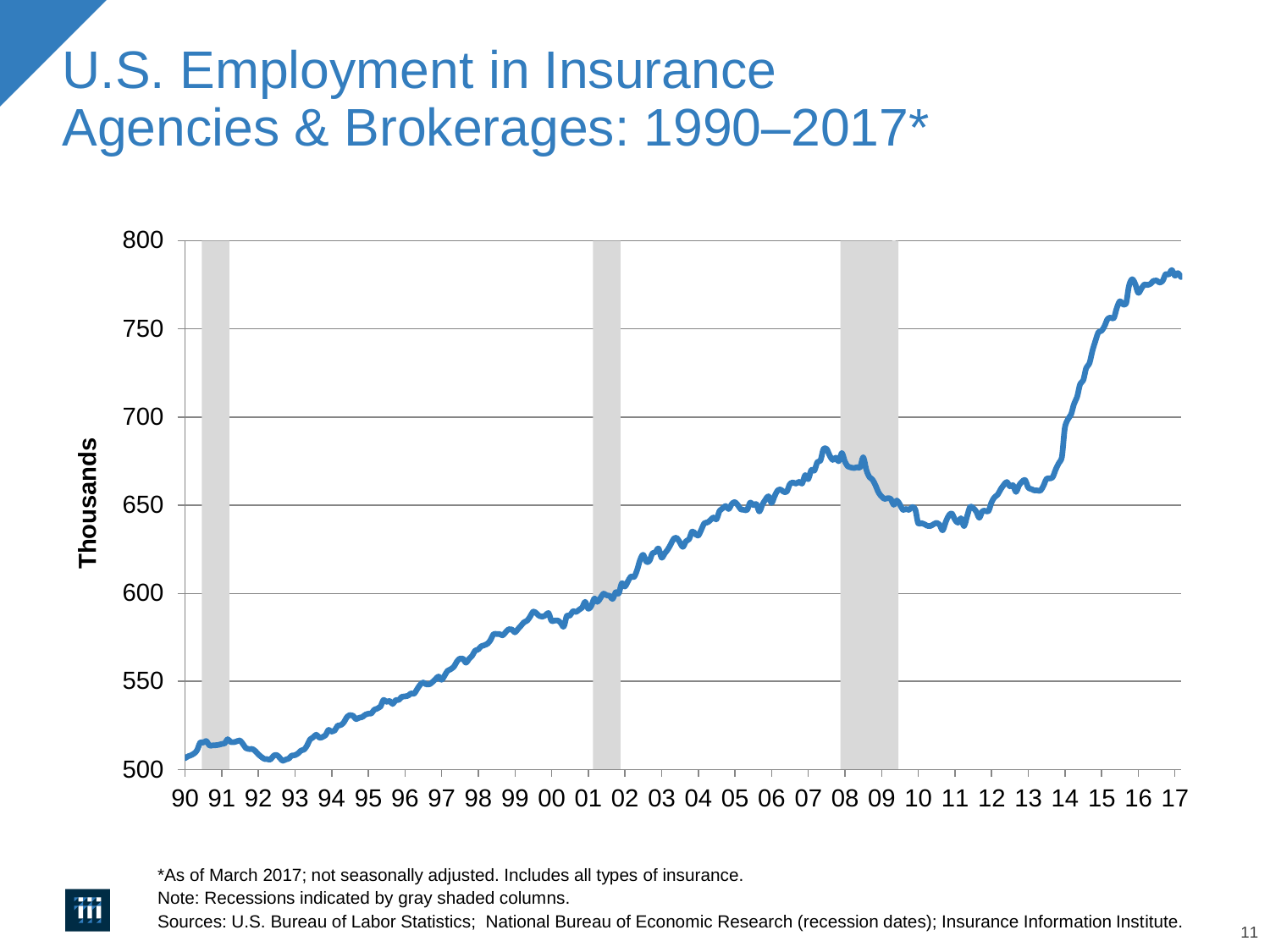#### U.S. Employment in Independent Claims Adjusting: 1990–2017\*



<sup>\*</sup>As of March 2017; not seasonally adjusted.

涌

Note: Recessions indicated by gray shaded columns.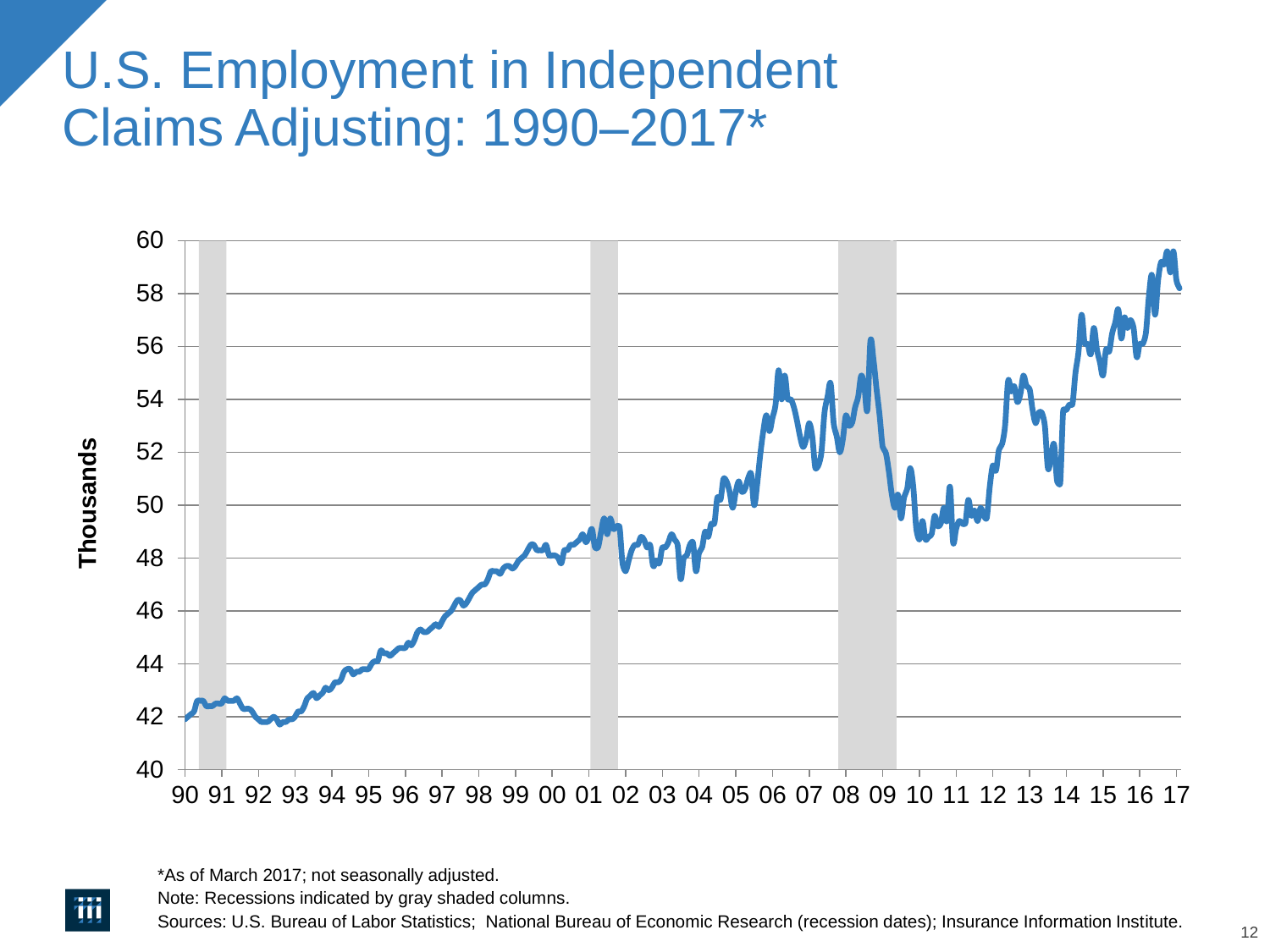#### U.S. Employment in Third-Party Administration of Insurance Funds: 1990–2017\*



\*As of March 2017; not seasonally adjusted. Includes all types of insurance.

Note: Recessions indicated by gray shaded columns.